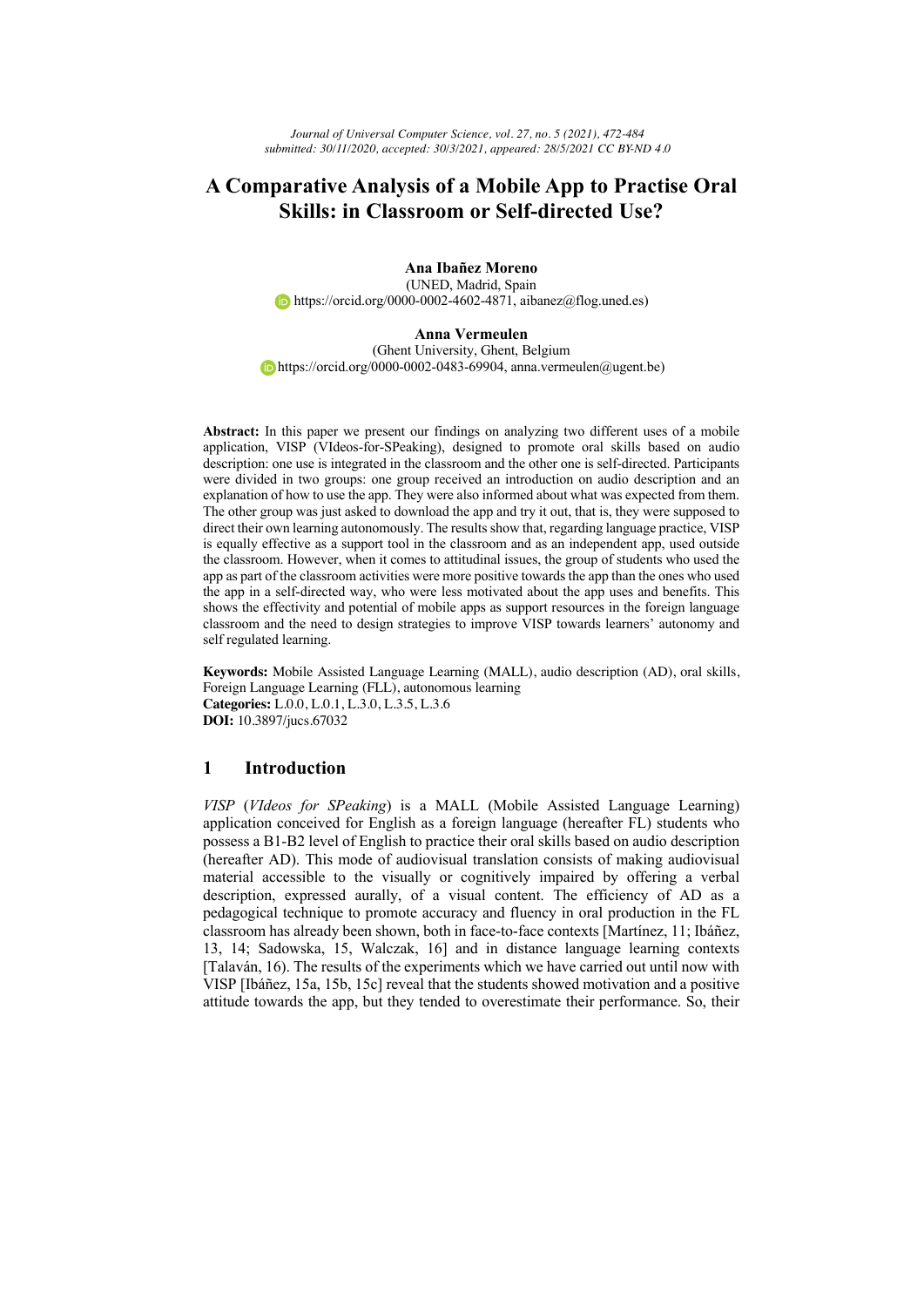actual learning of vocabulary still needed improvement [Ibáñez, 15a]. We also noticed that the learners' outcomes and attitude towards the use of VISP depends on the users' profile, that is, their nationality. Whereas Belgian students seemed to look for effectiveness and focus on quality, Spanish students were more flexible to adapt to new ways of ubiquitous learning outside the traditional classroom setting [Ibáñez, 15b].

In this work we aim to explore the differences in outcomes and attitude that language learners show when they perform tasks in the classroom, with introduction, guidance and clear instructions on the expectations (as in the framework proposed by [Kukulska-Hulme, 15], as opposed to when they use a mobile device beyond the classroom, in an autonomous, self-directed way (as proposed by [Kondo, 12; Lai and Zheng, 17], etc.). Thus, the main aim of this paper is to answer to the question: *What is more effective: to use the app in the classroom with guidance and instructions or to use it in a self-directed way?* We consider effectiveness in terms of: performance, results, students' attitude and students' awareness of their own learning (which we consider essential for a B1-B2 learner, as in [Ibáñez, 2016].

## **2 Theoretical Framework**

AD is a culture-based translating or mediation activity of intersemiotic, intermodal or cross-modal nature that consists in turning images into spoken language and translating information that is received trough vision into information that is received through audition [Braun, 08, p. 02]. In the words of [Snyder, 14], AD is the visual made verbal. It offers an oral commentary or description of a visual scene, both static (in a museum, at an exhibition, etc.) and dynamic (in the theatre, the cinema, the opera, etc.) so that users who are unable to perceive or interpret visual content, such as visually or cognitively impaired people, or audiences that are not acquainted with the imagery of a specific culture, can fully grasp the message, get involved and empathize with the information that is rendered visually. In the same way other modes of audiovisual translation (dubbing, subtitling and voice over), promote the access to audiovisual material, AD also enhances accessibility, a human right for all [UNCRPD, 14]. However, unlike the other modes, AD does not focus on dialogues and generally the audio description script (ADS) is generated from scratch, that, it is directly based on the images and not on a script. Only when there is an existing ADS in the source language of the film available, the audio describer of the version in another language will perform an interlingual translation based on the original ADS.

The creation of an AD is governed by various constraints, and, while, according to [Fryer, 16, p.3], many translation and interpreting students find it 'taxing', others find it to be 'an exciting challenge' that requires a fascinating linguistic creativity. The three most important questions an audio describer has to address are to know when, what and how to describe the visual information [Holsanova, 16]. When dealing with recorded media, as is the case in VISP, the descriptions must fit in an existing soundtrack. The delivery of oral comments must not interfere with the dialogues, narrations or relevant sound, so the audio describer has to look for the natural pauses in the track to describe the visual information. Given the lack of time, only the most essential information that helps the audience to keep up with the action must be offered. Dealing with characters entails a description of their appearance, body language, facial expressions and movements. But also the spatial and temporal setting plays an essential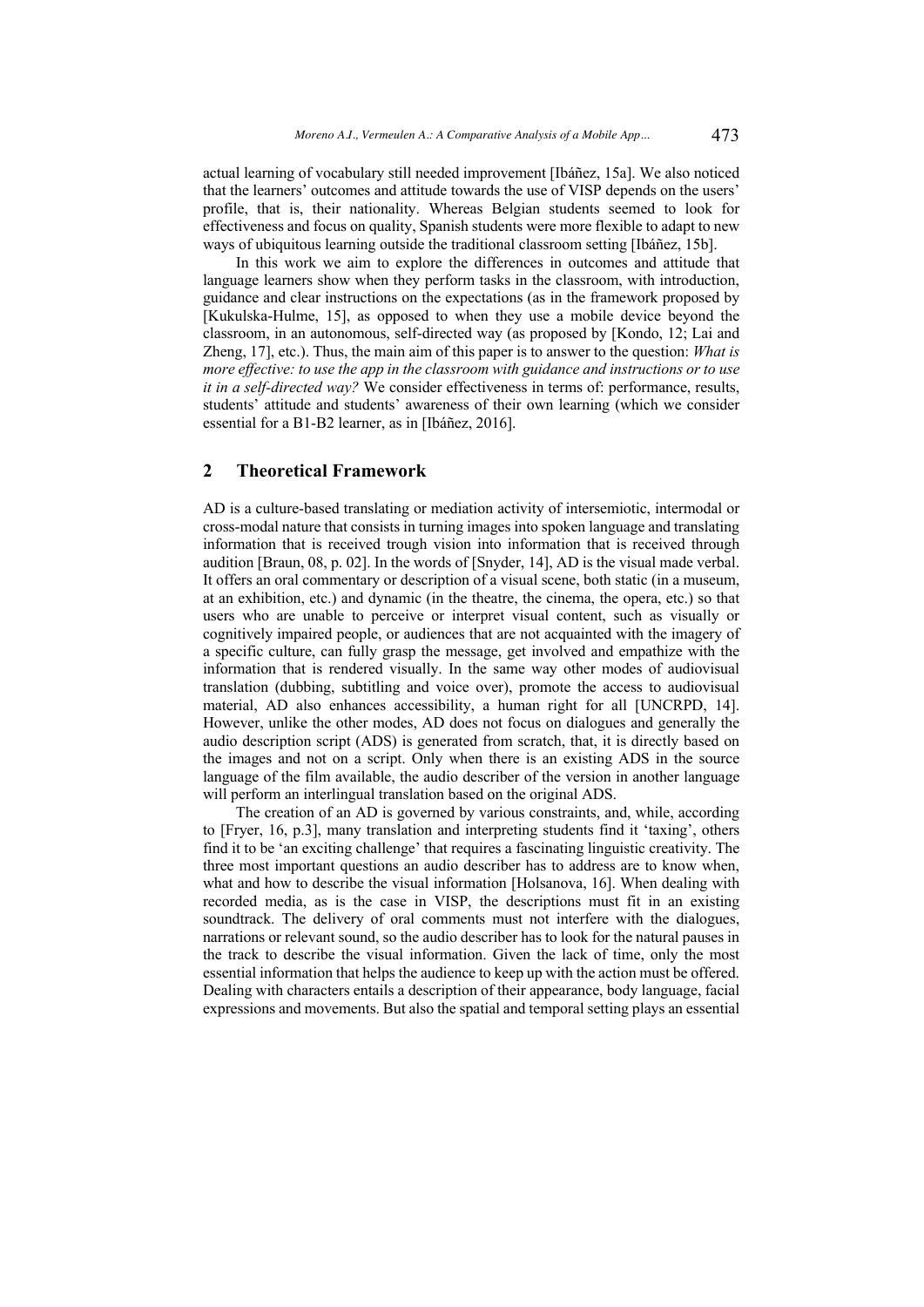role, especially the changes of place (inside, outside) and time (day, night) can be very relevant. As for how an AD is generated, audio describers are recommend to avoid pronouns instead of names because these words are a potential source of ambiguity. They are also asked to use simple sentences and to be very specific when vocabulary is concerned (e.g. a man versus a young man in his twenties). Since AD is supposed to describe what is actually occurring on the screen, the verbs are used in the present tense. Also crucial for the clarity of meaning is the use of the definite or indefinite article. Only if the character or an object has been mentioned before, a definite article can be used, as in the clip taken from the musical *Moulin Rouge* [Luhrman, 01] –used for our app, VISP 2.0., where the AD had to be included between a song and the narration (from 00:00:04:12 to 00:00:04:25). The ADS is provided below:

The [he has been mentioned before] handsome young man [appearance], Christian [name], in his twenties [age], with dark hair and beard [appearance], takes a new line on his typewriter [action]. He puts his hand to his forehead [action, body language]. Through his open window lies Paris at night [place, time]. Tearfully [expression, he stares out of the window [action, body language], at the Moulin Rouge [place]. He turns back to the typewriter [action]. The Paris cityscape. [place].

The combination of images and a written (ADS) or oral (AD) text describing them makes AD especially interesting for FL learners, who not only are interested in learning a new language, but also a new culture, that might see or interpret the reality in a different way. According to the *Dual Coding Theory* [Paivio, 86] and the *Cognitive Theory of Multimedia Learning* [Mayer, 15], processing of information improves when it is provided by multiple channels (auditory and visual), which strengthens memory retrieval. Moreover, theories on *Mental Imagery* [Holsanova, 08] and *Embodied Cognition* [Rosch, 91] clearly show that the creation of mental images based on information through direct sensory input (visual in the case of AD) is intimately linked to our everyday experiences, and that our bodily experiences affect how we interpret, evaluate and understand visual and linguistic information. The verbal formulation of images, and the coupling between language and thought, reflect how we conceptualize the world, how we interpret what we see, how we understand what others say and how we mentally imagine things and events. Creating an AD means putting ourselves in the shoes of somebody else, a blind, cognitively challenged or elderly person, a child, an immigrant, a FL student, and makes us aware that they might interpret and formulate what we see in a different way. So, the use of AD in FL learning not only strengthens language learning, but, in our intention to empathize with the users of the service we are offering, it also helps us to open our minds and to see things differently.

In order to meet the needs of the 'on demand' generation, as well as to promote learner's autonomy, we developed, as already mentioned a MALL app called *VISP (VIdeos-for-SPeaking)*, which is already in its second version [Ibáñez, 15b]. This app is based on AD and it is framed within the principles of the task-based approach –in the sense that it consists of communicative activities whose goal is to achieve a specific learning objective [Ellis, 03]–. Tasks are the backbone, and they are based on AD, as described in [Section 4] below.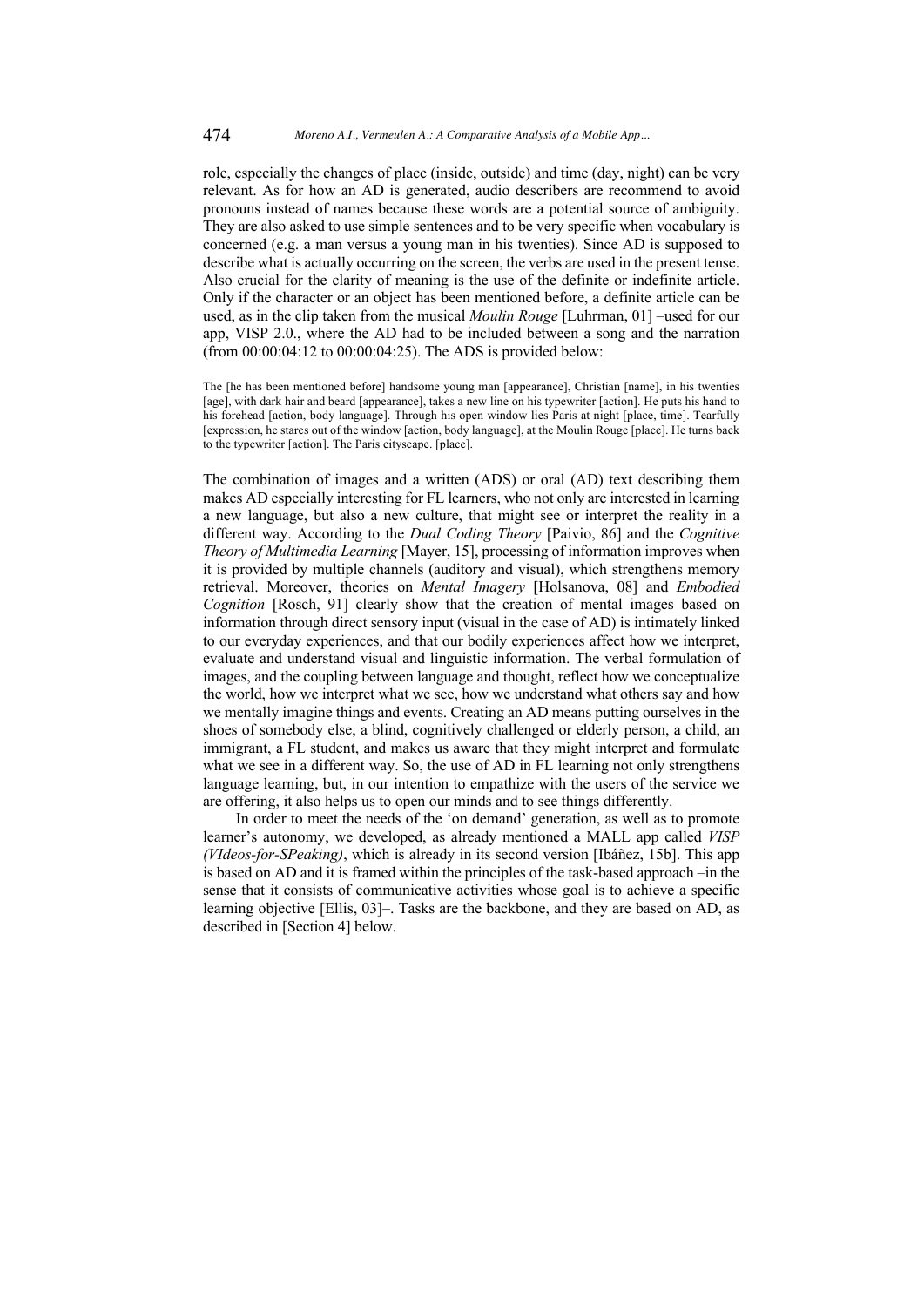As regards the MALL framework, VISP is a the pioneering MALL app, in the sense of using AD as a technique to practice oral production skills in FLL; Since the emergence of MALL, in 2009 (as stated in [Hockly, 13], it is linked to the development that mobile technology has experienced in the last decade, as well as to the wide variety of mobile devices, users and uses included. [Siskin, 09] already proposed a classification of ways to teach languages through mobile learning, and [Kim, 13] accounted for one of the first successful projects based on the use of mobile phones outside the classroom. In this work we are inspired by both the use of MALL outside the classroom (as in [Kim, 2013; Pareja-Lora, 13; Lai & Zheng, 17] and inside the classroom (as proposed by [Kukulska-Hulme, 15].

### **3 Research Design**

#### **3.1 Participants**

The VISP app was administered to 28 Spanish Erasmus students of English (with a B2 level) in the department of Translation, Interpreting and Communication of the Faculty of Arts of Ghent University, during one classroom session of two hours in the school year 2017-2018. The students were divided into two groups, according to their class group: one group (group A) was composed of 12 students, and they received a previous description of the app, with an exhaustive explanation of how to use it and why it makes use of AD; they were also informed about what was expected from them. This group of students had already received a master class on AD. So, they followed the procedures as described by [Kukulska-Hulme, 15] in their pedagogical framework for MALL. The 16 students in the second group (group B) were just asked to download the app and try it out, that is, to direct their own learning completely by themselves. In this case, we followed the procedures as described in [Kondo, 12] for self-regulated learning in MALL. The different amount of students of each group is due to their random attendance to class the day when the experiment was carried out.

#### **3.2 Instruments**

VISP is thoroughly described in Ibáñez Moreno & Vermeulen (2016). It contains four screens, to which we access from the home screen, as shown in [fig. 1] below: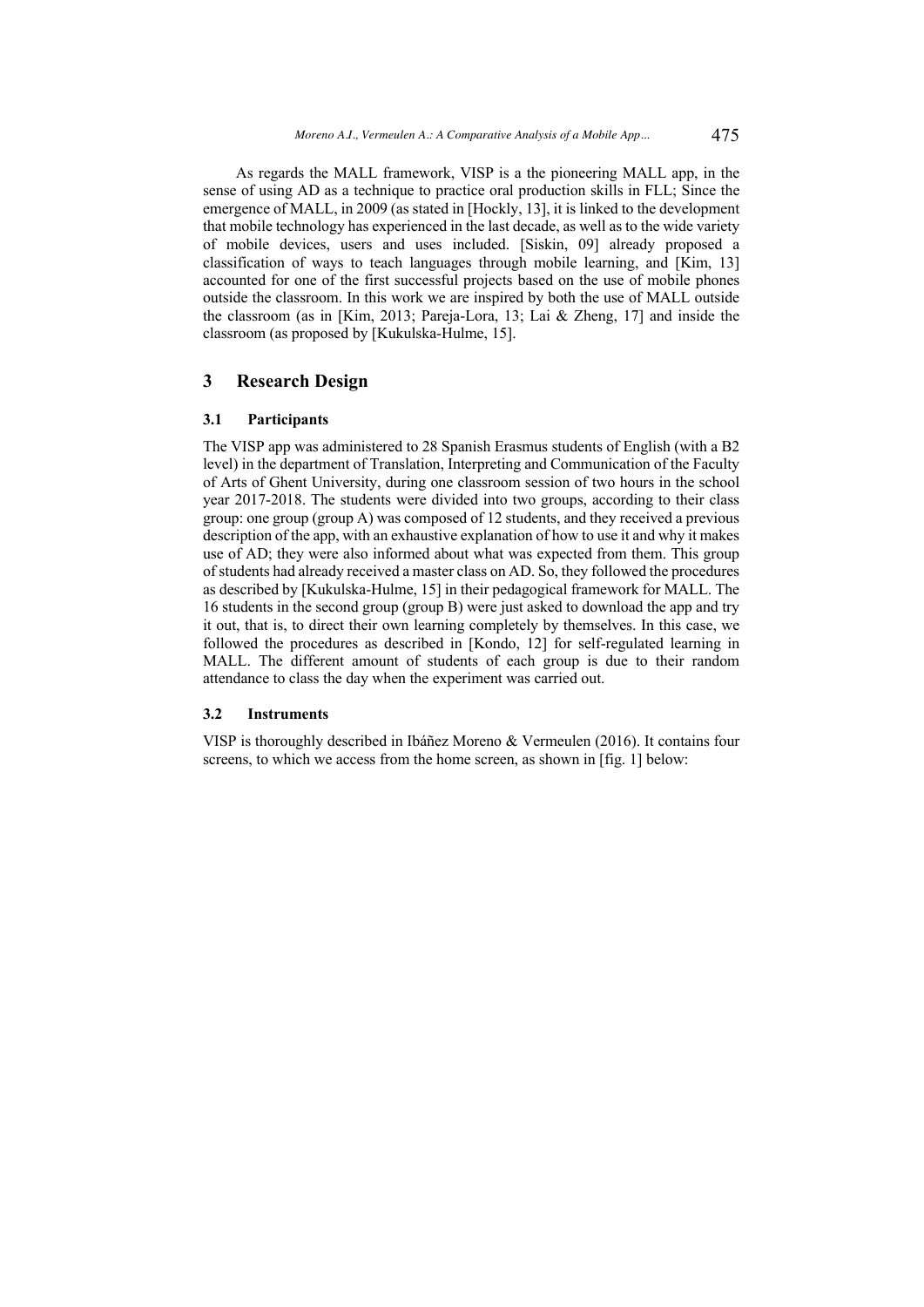

*Figure 1: Home screen of VISP*

As can be seen in [fig. 1], the first screen is the Introduction and it contains a very brief description of AD and a sample, taken from the film *Memoirs of a Geisha*. It also includes a pre-questionnaire, where there is a short language test, meant to prepare the vocabulary needed to describe the clip: they are asked to translate some words and expressions that they would need to create the AD of the clip: 'forehead', 'typewriter', 'beard', 'to look through the window' 'to start a new line', and 'to put his hand to', 'tearfully'.

The *Instructions* button consists in guiding the user to create an AD for 18 seconds of a clip taken from *Moulin Rouge* [Luhrman, 01]. Then, in the *Practice* screen they have the task of creating the AD itself and of recording themselves, and finally, in the *Finish* button they send the task, which is received by us in an email account in mp3 format, and they fill in a post-questionnaire, conceived as a self-evaluation assessment, where they can also compare their own version with the original AD. There are no time limits to perform the task, the users can watch the clip as many times as needed, record their AD and listen to it. They can also repeat the recording as many times as they want before sending it.

Regarding the post questionnaire, the participants are asked to answer some questions on the way they created the AD, in order to draw the attention on the differences between their own recording and the official one. According to two of the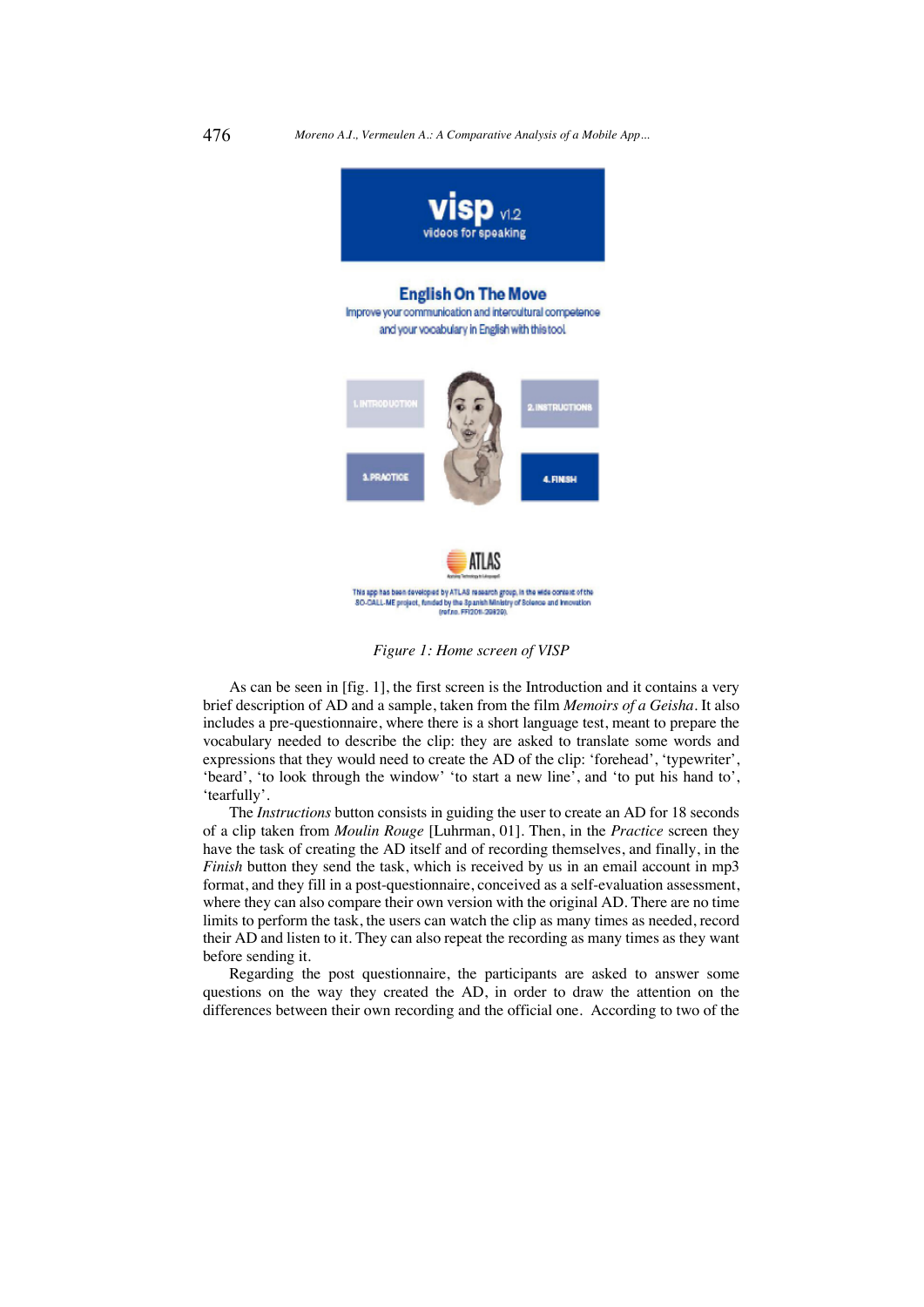three main topics that play an essential role in the creation of an AD, namely, what has to be described and how, participants are asked what exactly they described. Illustration (1) below shows the *what* questions:

(1)

a) Did you describe in the same way the time?

b) Did you describe the setting?

c) Did you describe the character?

d) Did you describe the character's mood?

e) Did you describe the action?

Secondly, they are inquired about *how* they described, with the questions that are also included in (2) below:

(2)

a) Did you use expressions such as "we see", "we observe"

b) Did you use adjectives or adverbs other than the ones used in the original AD?

c) Did you describe more than the official AD?

Finally, the questionnaire triggers their awareness on their own language learning, by asking them to indicate their agreement on the following statements:

(3)

a) This task has made me think about my own language learning

b) This task has made me reflect on how what we communicate is strongly influenced by our particular way of looking at things

c) AD made me aware of the importance of using accurate vocabulary

d) This app has been useful to make me aware of how important it is to make all type of audiovisual material accessible to visually impaired persons, by using the language in such a way that the recipient is taken into account.

Therefore, the postquestionnaire is conceived to be a very important part of the task, since without it users cannot evaluate their own learning and assess their own errors. It is also conceived to promote their autonomy, as well as their own critical thinking on how AD is carried out. In order to do so, they can finish the questionnaire by making some open comments on it.

#### **3.3 Procedures**

As mentioned above, participants were divided in two groups: Group A received clear instructions on how to use the app, which was described to them before they used it. Besides this, the app use was linked to the classroom contents and activities, in line with [Kukulska-Hulme, 15]'s framework for mobile pedagogy for the English as an FL classroom. By contrast, group B received no instructions. They were asked to download the app, and they were given an hour-time to use it autonomously, in a self-directed way, in line with [Kondo, 12] and [Lai & Zheng, 17]'s proposals for the use of mobile devices beyond the FL classroom.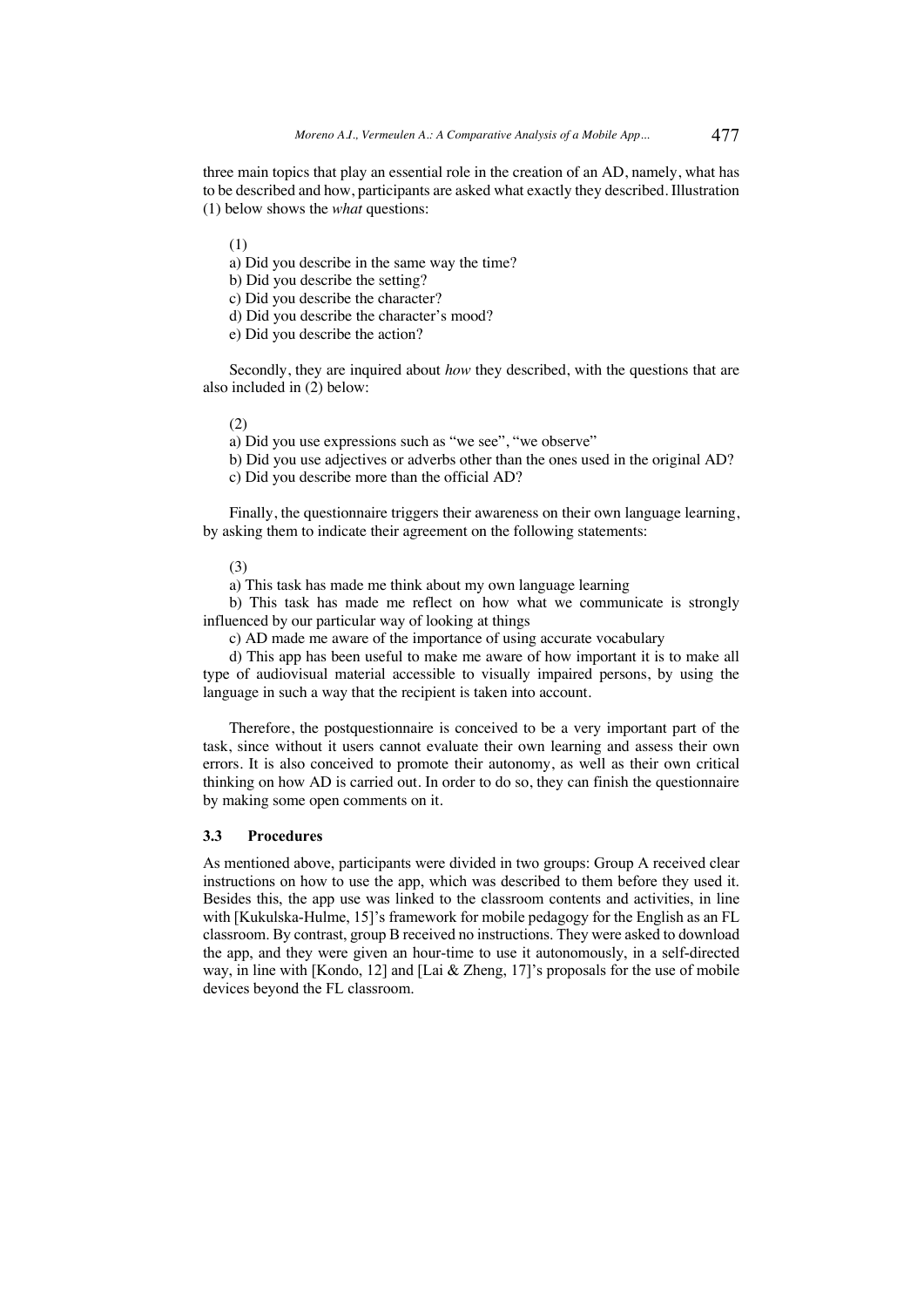#### 478 *Moreno A.I., Vermeulen A.: A Comparative Analysis of a Mobile App...*

Thus, the data analyzed in the *Findings* section [see Section 4] below were obtained from the following tools: researcher observation –to see whether the approach to the use of the app was different in one group or in another–, the transcriptions of the participants' recordings (see appendix), –to see whether there was any remarkable difference in performance between the two the groups, and the post questionnaire –to see any differences regarding students' self assessment and attitude towards the app and its usefulness–. After discarding those students who did not complete the questionnaires (2 students from group A and 5 from group B), and those participants who did not send the recordings or sent invalid ones (in group A one student did not send it, one sent it in Spanish, and another one sent a too low recording; in group B 5 students did not send it), a data set of 22 valid survey responses and recordings remained. Transcriptions were made of all the recordings, and they were all assessed. In what follows, an account of the most relevant results is provided.

## **4 Findings**

Regarding the researchers' observations on the use of the app, some differences were observed between the two groups, although there were also common issues: nobody made use of the dictionary, even though it is indicated in the instructions that they can make use of it. In group A, all students performed the whole task in about 45 minutes. Only one student did not finish it. As for technical or procedural issues, one student asked how she was going to be able to record so much information in such a small amount of time, and another student had difficulties in downloading the app. In group B students took longer to complete the task (around 55 minutes). Three students did not perform the task, and regarding technical issues there were more doubts than among the students in group A: five students asked how they could send the recording, two students did not know whether they had to record the AD in Spanish or in English, and another student did not know how to navigate through the different screens of the app. Besides this, two students performed the task together, and it took them one hour (five minutes more than the rest). Besides that, they did not complete the post questionnaire, so they could not compare their version with the original AD. Another student declared that she had not found the way to the post questionnaire, so she did not complete it either. A summary of all these issues is presented in [tab. 1]:

|                                 | Group A (with instructions)                                                                                  | <b>Group B (Self-directed)</b>                                                                                                                                                                                                         |  |
|---------------------------------|--------------------------------------------------------------------------------------------------------------|----------------------------------------------------------------------------------------------------------------------------------------------------------------------------------------------------------------------------------------|--|
| Time used (media)               | 45' aprox. (13:15-14:05)                                                                                     | 55' aprox. (13:20-14:25)                                                                                                                                                                                                               |  |
| Doubts about how<br>to use VISP | How<br>do.<br>send<br>the<br>recording? $(5)$<br>• Is the volume of my voice<br>high enough to record? $(2)$ | How do I send the<br>$\bullet$<br>recording? $(4)$<br>Where is the post-<br>$\bullet$<br>questionnaire? (1)<br>What is this app for?<br>$\bullet$<br>(2)<br>How can I navigate<br>$\bullet$<br>through the different<br>screens? $(1)$ |  |
| Downloading issues              | Yes(1)                                                                                                       | Yes(1)                                                                                                                                                                                                                                 |  |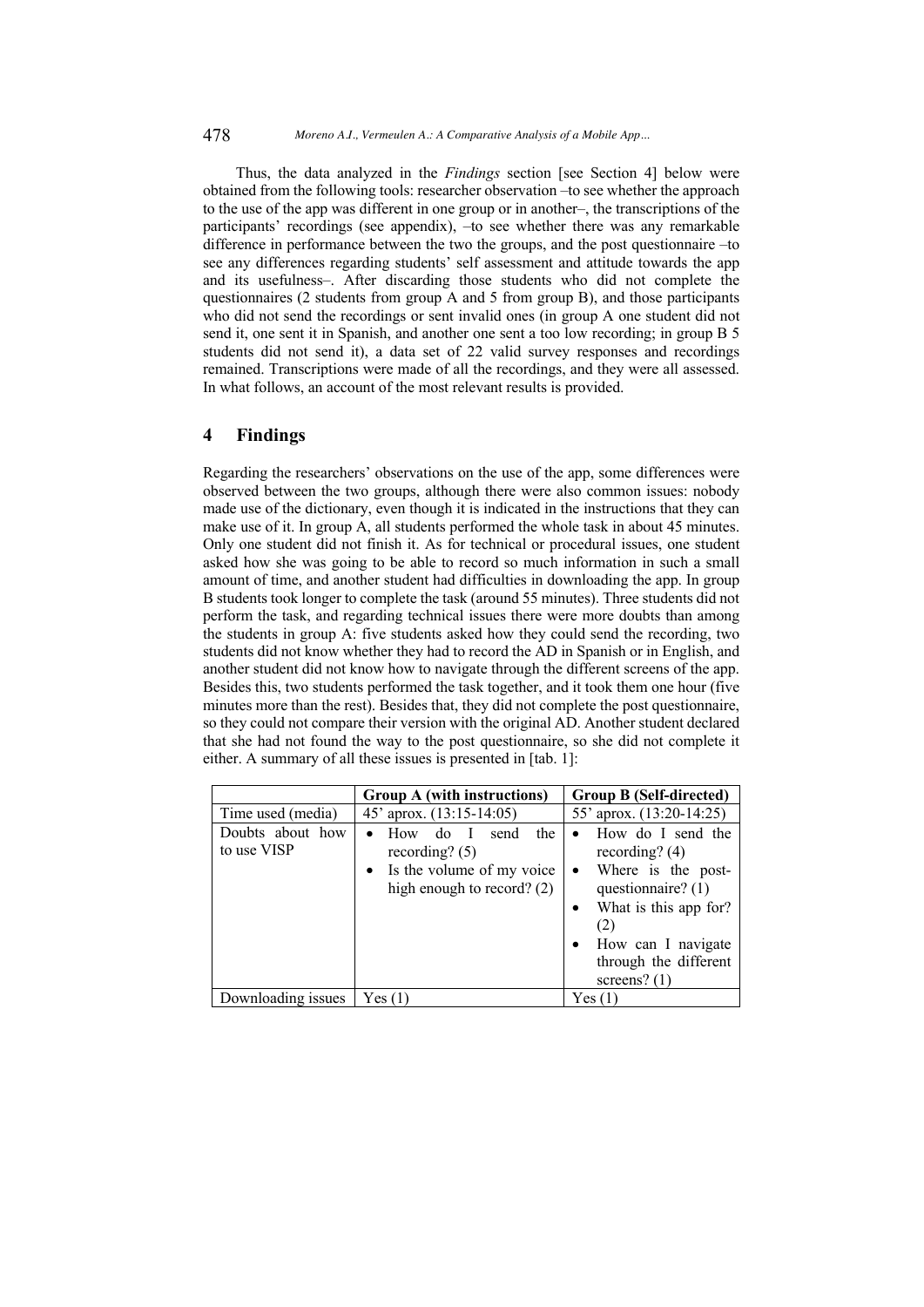| Completion of the 11 out of 12 |                          | 11 out of $16$ |
|--------------------------------|--------------------------|----------------|
| Post-questionnaire             |                          |                |
| Sending                        | the $\vert$ 11 out of 12 | 13 out of 16   |
| recording                      |                          |                |

#### *Table 1: Students' use of VISP*

The analysis of the transcriptions did not reveal significant differences in the way the students of both groups, those who received instructions and the self-directed one, formulated what they saw in the clip. In both groups, only 8 of them described the clip completely. Based on the words and expressions they had to translate in the prequestionnaire, in order to prepare the creation of the AD, we obtained the results provided in [tab. 2] below. Notice that when the words or expressions appeared several times in the audio descriptions we only counted them once:

| <b>Words/Expressions</b>               | <b>Group A</b> | <b>Group B</b> |
|----------------------------------------|----------------|----------------|
| forehead                               |                |                |
| typewriter                             |                |                |
| beard                                  |                |                |
| he looks / looking/ stares through the | 5              |                |
| window                                 |                |                |
| he takes / starts a new line           |                |                |
| he puts / putting his hand to          | n              |                |
| tearfully                              |                |                |

*Table 2: Frequency of the words / expressions used by the students in their AD*

Statistically, then, there is no evidence that one group performed better than the other one. The analysis of variance through a paired sample T-Test revealed the following results:

| $\overline{\phantom{a}}$ | Df | (2-tailed)<br>Sig (<br>$\epsilon$ |
|--------------------------|----|-----------------------------------|
| 0,303                    |    | $- - -$<br>v.                     |

## *Table 3: Results of the paired sample T-test*

Those rather poor results also reveal that the students did not really benefit from the help we thought we were offering in the prequestionnaire. On the contrary, they often choose to express what they saw in their own way, using synonyms (correctly or not), such as the ones below:

(4)

\*typing machine he \*makes / writes a new line he moves / places / resting his hand to his head he is sad/\*sad he looks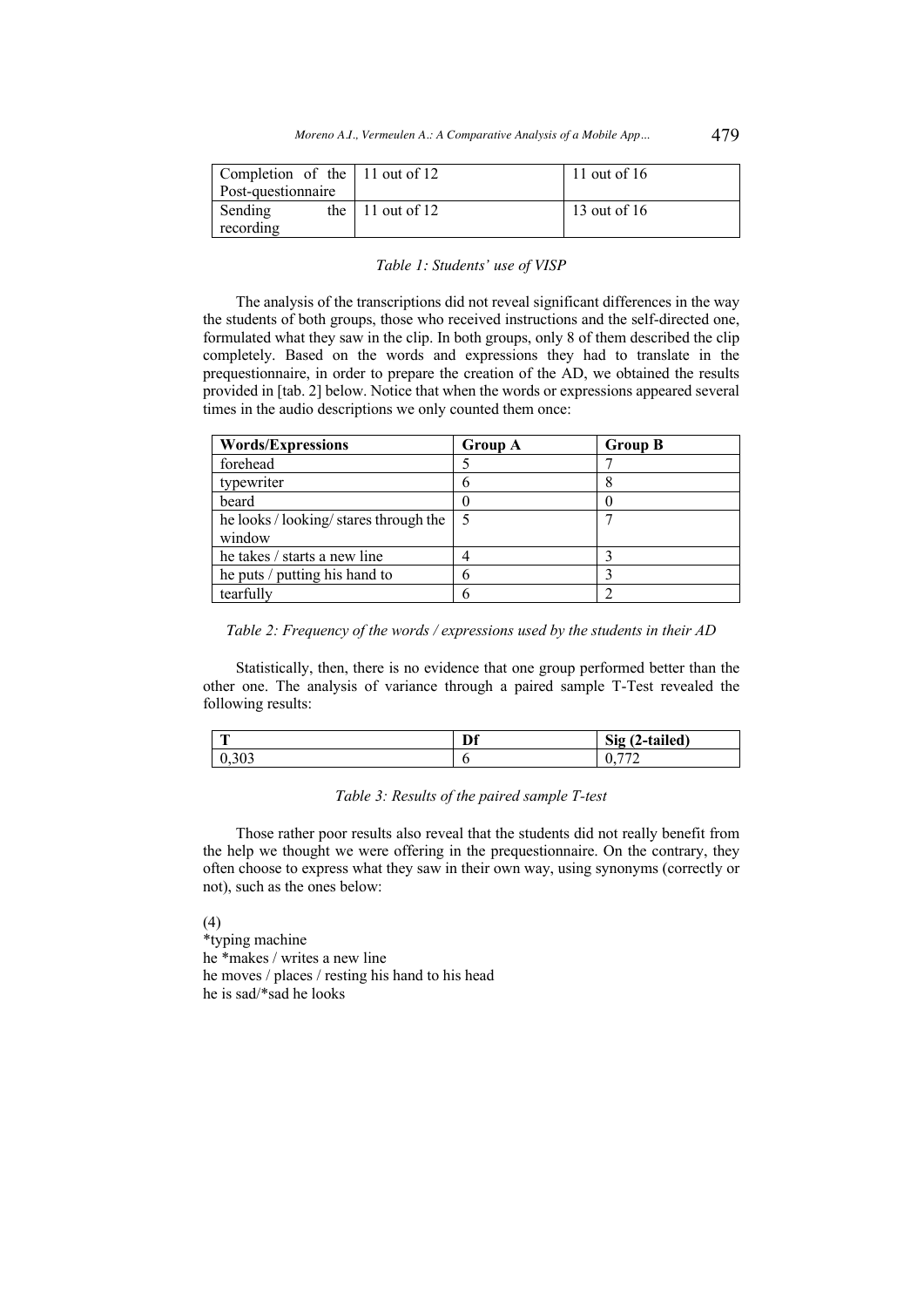None of them mentioned the beard to describe the character. Regarding AD techniques, we found just two errors, both in group B. This shows that the explanations on AD given to group A were effective. The two errors are transcribed below in italics:

(5)

"*Close up to his face* […]"

"*The big title has appeared*. Christian writes Moulin Rouge in his typewriter.

They can be considered mistakes when creating an AD because it is superfluous information and therefore not conform to the instructions they received. As for the post questionnaire results, two sets of data are relevant for our purposes:

those that show how the students evaluated themselves, and those that show the participants' satisfaction with the app (for which they were asked to rate it, among other things).

As for their own self assessment, results show that students who received guidance were less accurate with their own performance, while those who use the app in a selfdirected way were slightly more aware of their own mistakes. For example: as for the question in the post-questionnaire *Did you describe the time in the same way [as in the original AD]?*, the original AD says: *Through his open window lies Paris at night*. Therefore, if students respond affirmatively, their AD should include the expression "at night". However, from the 4 students that responded they had actually used the same expressions, this is what they actually said:

#### (6)

Group A: "it is dark outside"/ … (no description) Group B: "It is dark at night"/ "It is night"

As can be observed, students in group B were telling the truth, while students in group A were not. To the question *Did you use adjectives or adverbs in your ADS other than the ones of the original ADS?*, the recordings show that almost all students used different adjectives: nobody used *handsome* or *young* to describe the character. However, when asked to select which words they had used to describe him, two students in each group ticked *young*. As regards these two terms, it is true that they might be relative, subjective, or culturally/gender specific. In the future, we plan to include a battery of clips that take these factors into account, to prevent confusion.

*Tearfully* was actually used by 5 students in group A and by 2 in group B. However, the students' answers do not correspond to these data. 7 students in group A answered No (thus stating that they had not used different adjectives or adverbs, which is not correct), and only 4 admitted they had, while in group B 8 students admitted they had used different expressions other than the ones in the original AD. This indicates that, while some degree of guidance promotes metacognitive skills, which are essential for learning, the fact that students were given indications on the use of the app (group) and of its utility for their own language learning did not guarantee their ability to evaluate their performance realistically.

Regarding how students perceived their own language learning, the mean of the results to the four questions that elicited such information in the post-questionnaire are given in [tab. 4], were 1 is "not at all" and 5 is "absolutely":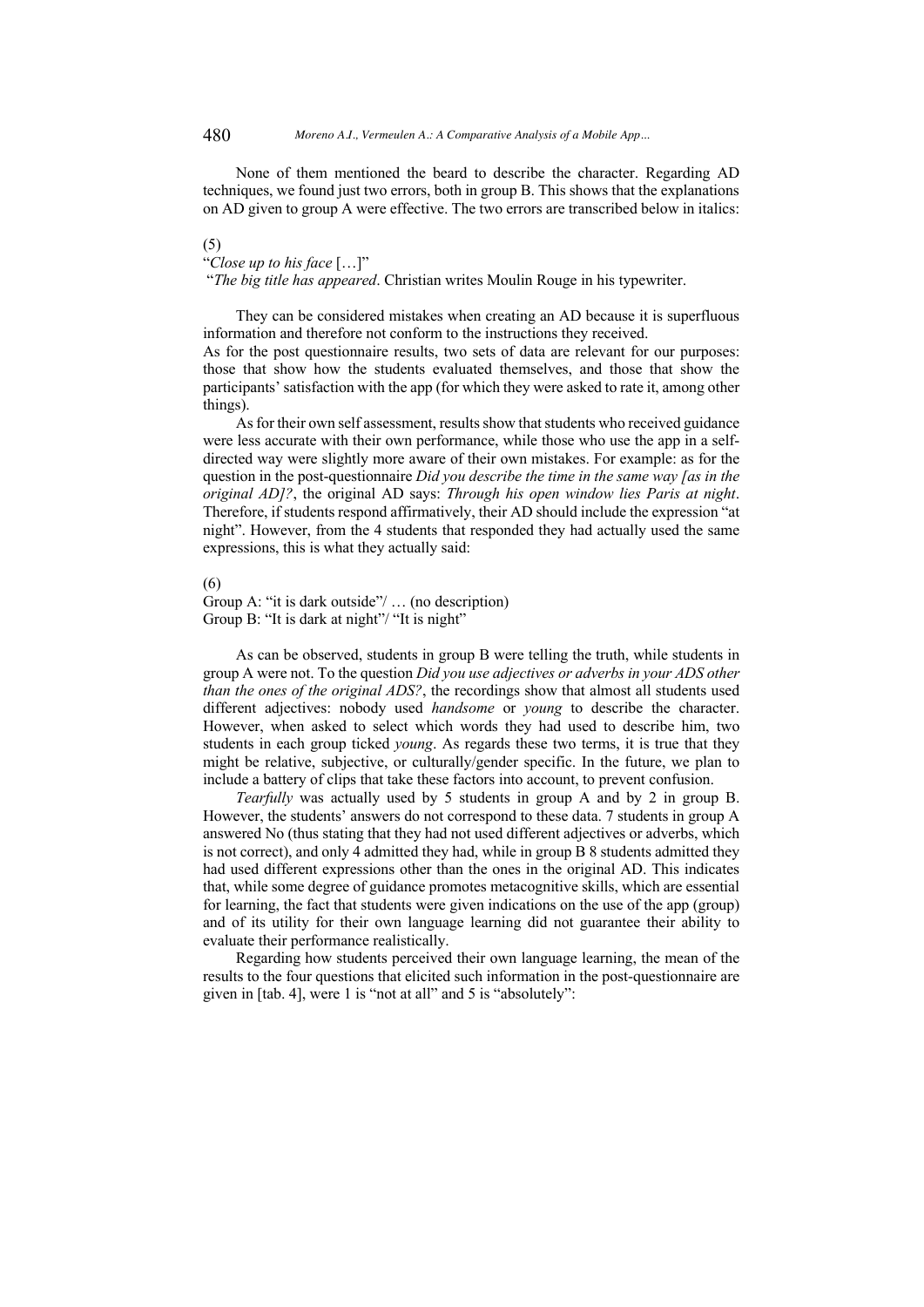|         | This AD task I<br>has made me<br>think about my<br>own language<br>learning. | This AD task<br>has made me<br>reflect on how<br>what<br>we<br>communicate<br>strongly<br>1S<br>influenced by<br>our particular<br>way of looking<br>at things. | AD has helped<br>me aware of<br>the importance<br>and difficulty<br>of<br>using<br>accurate<br>vocabulary. | This app has<br>been useful for<br>me to make me<br>aware of how<br>important it is<br>to make<br>all<br>of<br>type<br>audiovisual<br>material<br>accessible<br>to<br>visually<br>impaired<br>by<br>persons,<br>the<br>using<br>language<br>in<br>such a way that<br>the recipient is<br>taken<br>into<br>account. |
|---------|------------------------------------------------------------------------------|-----------------------------------------------------------------------------------------------------------------------------------------------------------------|------------------------------------------------------------------------------------------------------------|--------------------------------------------------------------------------------------------------------------------------------------------------------------------------------------------------------------------------------------------------------------------------------------------------------------------|
| Group A | 4                                                                            | 4,6                                                                                                                                                             | 4,6                                                                                                        | 4,4                                                                                                                                                                                                                                                                                                                |
| Group B | 2,8                                                                          | 3,7                                                                                                                                                             | 4,2                                                                                                        | 4,2                                                                                                                                                                                                                                                                                                                |
|         |                                                                              |                                                                                                                                                                 |                                                                                                            |                                                                                                                                                                                                                                                                                                                    |

*Table 4: Students' evaluation of their own language learning*

As can be observed, even if there was not significant difference on how both groups of students performed the task and on how they perceived their own performance, students in Group A were clearly more positive about their own progress and about how VISP had helped them in their language learning and in their learning about AD. Finally, with respect to how the students rated the app, the results are shown below:

(7) Group A: 4,1/5 Group B: 3,7/5

From all these data, we can see that the app is as useful as a MALL tool to be used in the classroom or as an independent app to be used in a self-directed way regarding task performance and self-assessment, but guidance and additional explanations (as with group A) can help to trigger the users' motivation and positive attitude towards their own language learning.

## **5 Conclusions and Future Work**

The aim of the present study was to explore the differences in outcome and attitude that language learners show when they perform tasks in the classroom, with introduction, guidance and clear instructions on the expectations (group A), as opposed to when they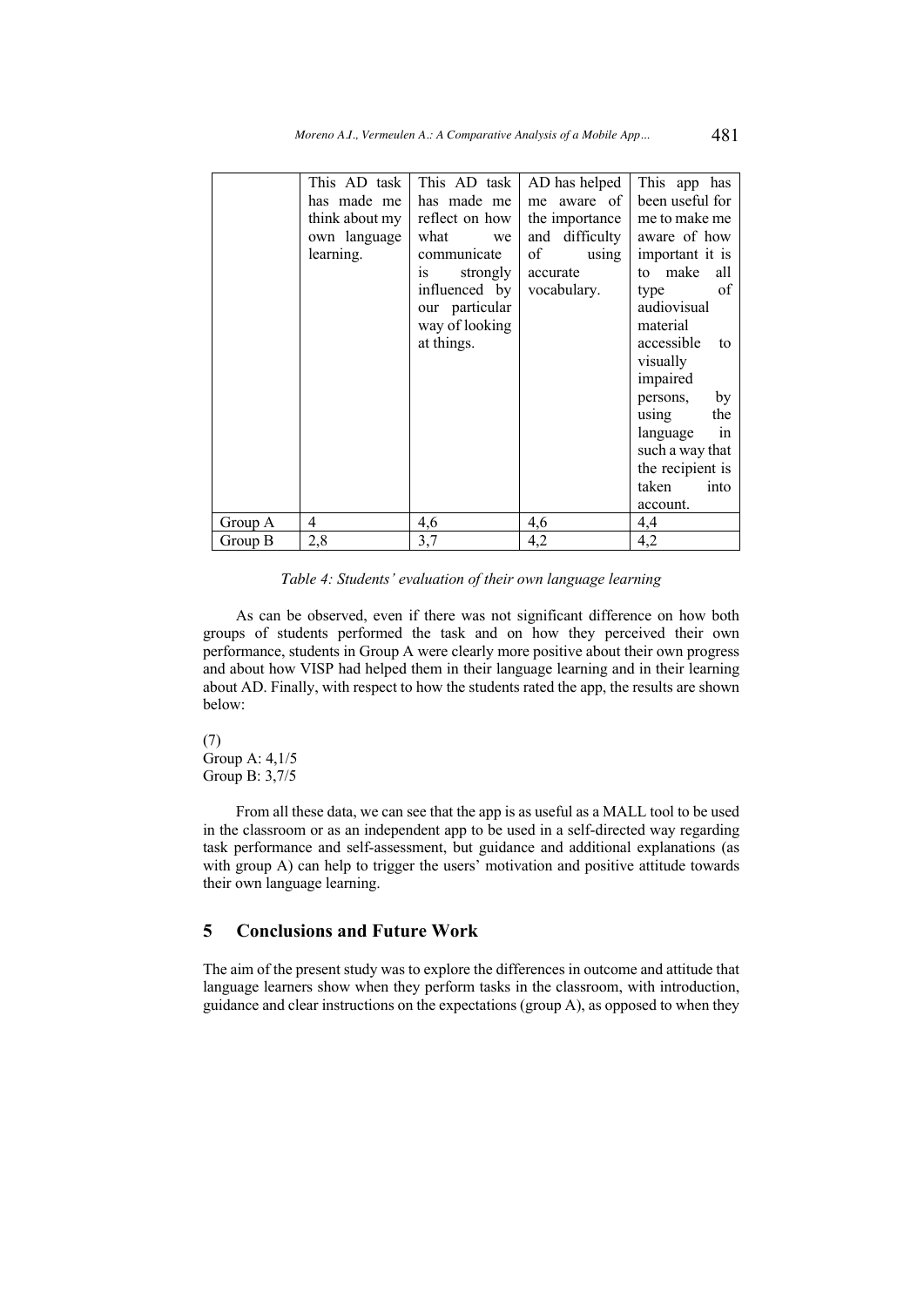use a mobile device beyond the classroom, in an autonomous, self-directed way (group B). The results show that, regarding the outcomes of language practice, there is no statistical evidence that one group performed better than the other, although the dropout rate was higher among students who were not directed in their use of the app. This contradicts [Kondo, 12]'sfindings, which suggest that the use of MALL encourages study without teacher intervention, i.e., self study, and that self regulated learning improved the students' outcomes and motivation. This different results may be due to different apps, and more specifically, to the gamification component, which was present in the app they used (NINTENDO DS), but not in VISP. This is in line with [Chen, 19].

Therefore, we can say that VISP is equally effective as a support tool in the classroom and as a self-directed app outside the classroom regarding learning results. However, when it comes to attitudinal issues, the group of students who received information and guidance rated the use of the app higher. The students of group A were also more positive about their own progress. Most of them completed the whole task, pre- and post questionnaires included. Only one student out of 12 did not finish it, as opposed to the 5 of 16 students who dropped out in group B, who had to perform the task on their own. The limited engagement of the students in group B seems to have to do with the technological constraints of VISP, the tempo-spatial context of its use, besides the learners' language proficiency. Therefore, we plan to launch an updated version of VISP that also considers the personalization, authenticity and connectivity factors of learning, which are the three learning dimensions of such MALL apps, in line with the findings suggested by [Lai & Zheng, 17]. Also, given the findings shown in [Kondo, 12] and [Chen, 19], it seems that introducing a gaming component would encourage students to use the app in a more satisfactory way.

Finally, the various small technical problems can be confounding, and thus, in the future the data could also be analysed in another sophisticated analysis. For example, we might see what the raw data might be refuting or confounding by putting all the data of both groups in a heap and seeing if there are any obvious categorisations or behaviours that emerge (female students vs male students, for example).

#### **Acknowledgements**

We thank ATLAS research group

(http://portal.uned.es/portal/page?\_pageid=93,8842771&\_dad=portal&\_schema=POR TAL) for their constant support and funding through the project SWITCHED-ON FFI2016-80613-P.

### **References**

[Braun, 08] Braun, S.: Audio description research: state of the art and beyond, Translation Studies in the New Millenium 6, 2008, 14-30.

[Chen, 19] Chen, C., Liu, H., & Huang, H: Effects of a mobile game-based English vocabulary learning app on learners' perceptions and learning performance: A case study of Taiwanese EFL learners, ReCALL, 31(2), 2019, 170-188. DOI:10.1017/S0958344018000228.

[Ellis, 03] Ellis, R.: Task-based Language Learning and Teaching, Oxford, Oxford University Press, 2003.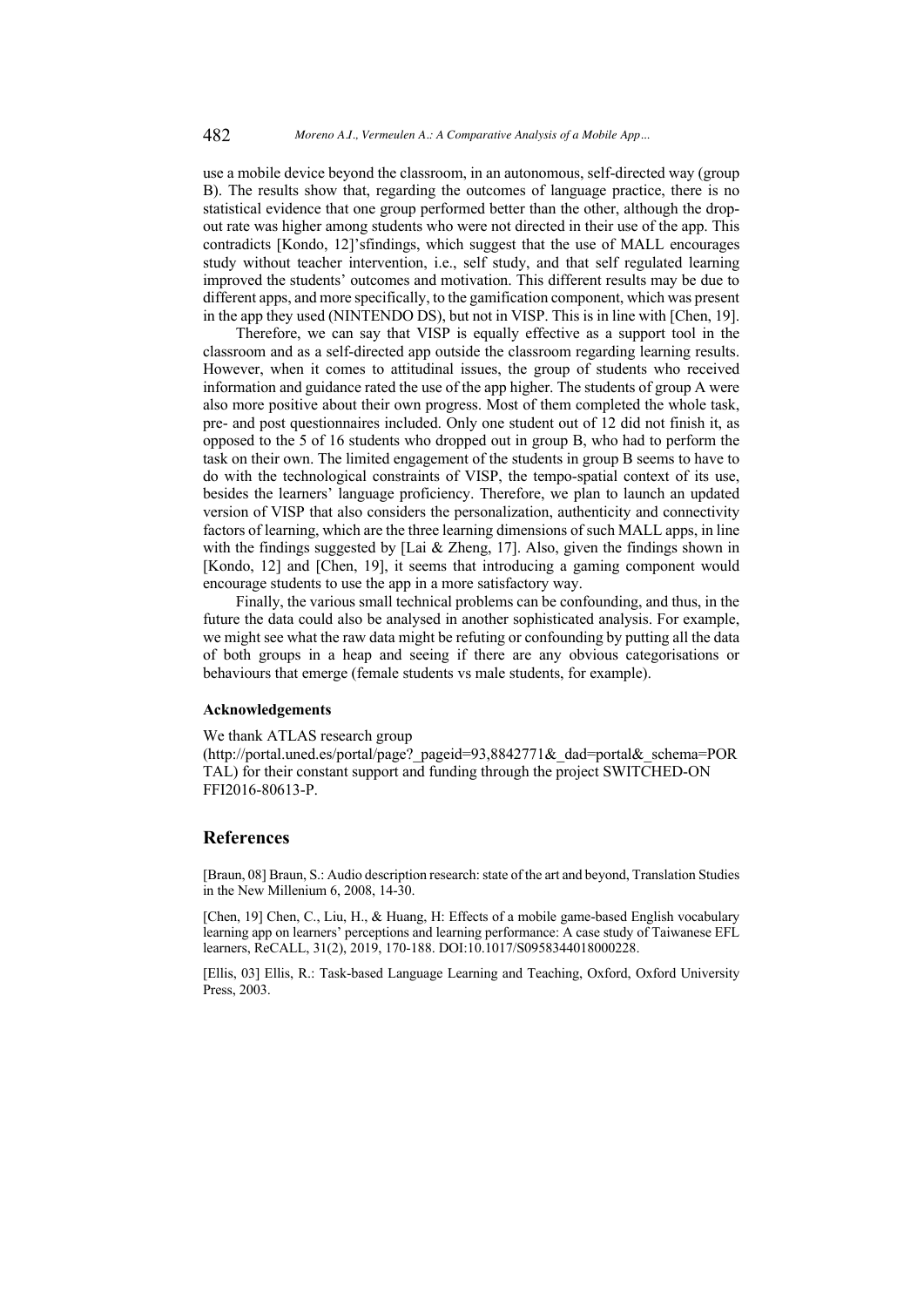[Fryer, 16] Fryer, L.: An Introduction to Audio Description: A Practical Guide, London and New York, Routledge, Taylor and Francis Group, 2016.

[Hockly, 13] Hockly, N.: Mobile learning, English Language Teaching Journal 67 (1), 2013, 80- 84, DOI: 10.1093/elt/ccs064, 2013.

[Holsanova, 08] Holsanova, J.: Discourse, Vision and Cognition, Amsterdam, John Benjamins, 2008.

[Holsanova, 16] Holsanova, J.: A cognitive approach to audio description, In A. Matamala and P. Orero (Eds.), Researching Audio Description: New Approaches, 2016, 49-73, Palgrave, MacMillan.

[Ibañez Moreno, 13] Ibañez Moreno, A. and Vermeulen, A.: Audio description as a tool to improve lexical and phraseological competence in foreign language learning, In D. Tsagari and G. Floros (eds.), Translation in Language Teaching and Assessment, 2013, 41-64, New Castle Upon Tyne, Cambridge Scholars Publishing. 2013.

[Ibañez Moreno, 14] Ibañez Moreno, A. and Vermeulen, A.: La audiodescripción como técnica aplicada a la enseñanza y aprendizaje de lenguas para promover el desarrollo integrado de competencias, In R. Orozco (ed.), New Directions in Hispanic Linguistics, 2014, 16-34, Lousiana, Cambridge Scholars Publishing.

[Ibañez Moreno, 15a] Ibañez Moreno, A. and Vermeulen, A.: Using VISP (Videos for Speaking), a mobile app based on audio description, to promote English language learning: a case study, Procedia, Social and Behavioural Sciences 178, 2015, 132-138.

[Ibañez Moreno, 15b] Ibañez Moreno, A. and Vermeulen, A.: VISP 2.0: methodological considerations for the design and implementation of an audio-description based app to improve oral skills, In F. Helm, L. Bradley, M. Guarda, & S. Thouësny (eds), Critical CALL – Proceedings of the 2015 EUROCALL Conference, Padova, Italy, Dublin, Research-publishing.net, 2015, 132-138, DOI: http://dx.doi.org/10.14705/rpnet.2015.000341178,

[Ibañez Moreno, 15c] Ibañez Moreno, A. and Vermeulen, A.: Profiling a MALL App for English Oral Practice: A Case Study, In J. Garcia-Laborda, E. Barcena & J. Traxler (eds.), Mobile Technology for Foreign Language Teaching: Building Bridges between Non-Formal and Formal Scenarios. Journal of Universal Computer Science 21 (10)*,* 2015, 1339-1361.

[Ibañez Moreno, 16] Ibañez Moreno, A. and Vermeulen, A.: Profiling a MALL app for English oral practice. A case study, In E. Martin-Monje, I. Elorza & B. Garcia-Riaza (eds.), Technology-Enhanced Language Learning for Specialized Domains: Practical applications and Mobility, London, Routledge, 2016, 266-275.

[Kim, 13] Hockly, N.: Mobile learning, English Language Teaching Journal 67 (1), 2013, 80-84, DOI: 10.1093/elt/ccs064, 2013.

[Kondo, 12] Kondo, M., Ishikawa, Y., Smith, C., Sakamoto, K., Shimomura, H., & Wada, N.: Mobile Assisted Language Learning in university EFL courses in Japan: Developing attitudes and skills for self-regulated learning, ReCALL, 24 (2), 2012, 169-187, DOI:10.1017/S0958344012000055.

[Kukulska-Hulme, 15] Kukulska-Hulme, A., Norris, L. & Donohue, J.: Mobile Pedagogy for English Language Teachers: a guide for teachers,ELT Research Papers 14.07, London, British Council, 2015.

[Lai, 18] Lai, C., & Zheng, D.: Self-directed use of mobile devices for language learning beyond the classroom, ReCALL, 30 (3), 2018, 299-318. DOI:10.1017/S0958344017000258.

[Luhrman, 01] Luhrmann, B.: Moulin Rouge, Twentieth Century Fox, 2001.